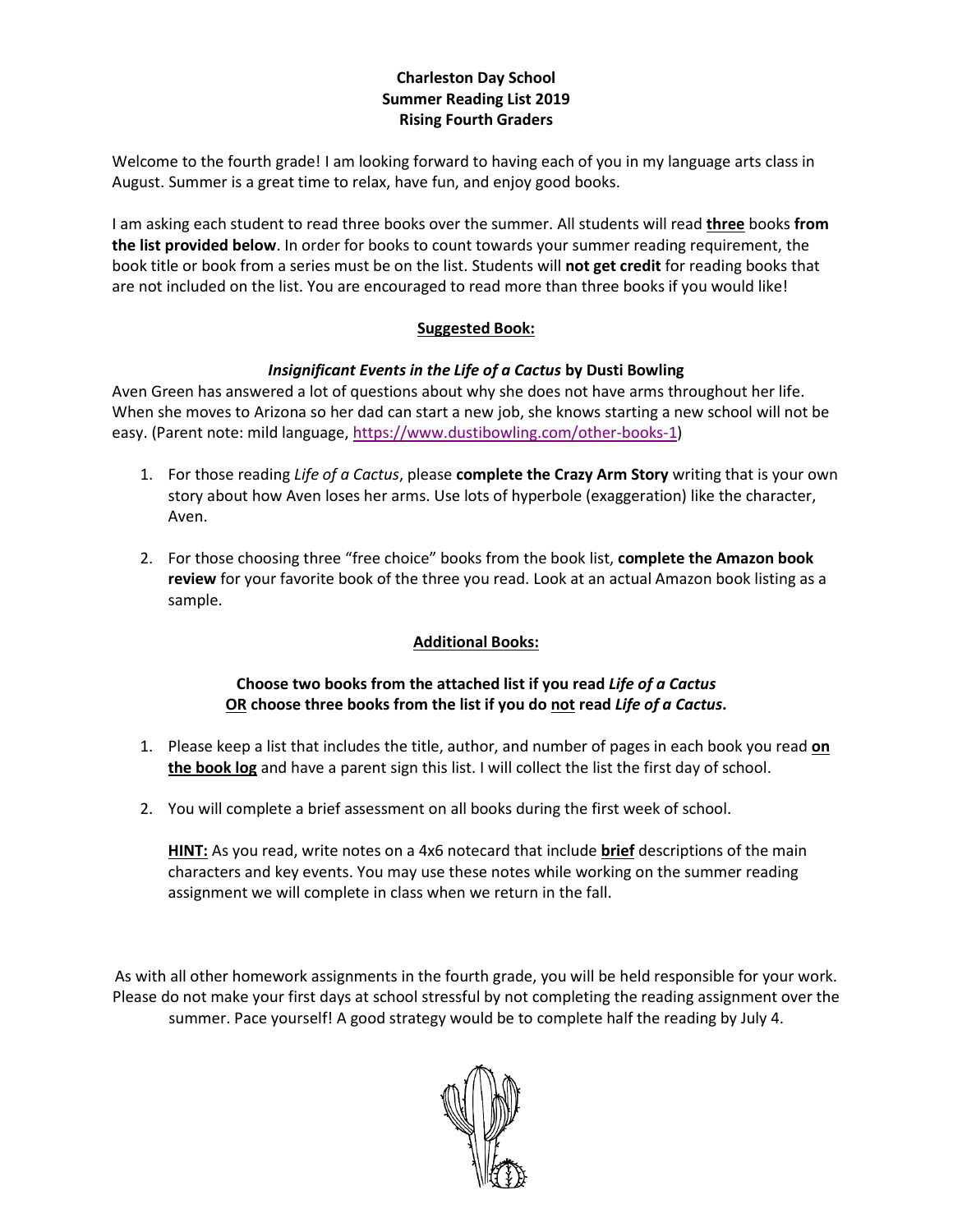#### **Book Choices**

### Please choose books that you have **not** read before.

Books are grouped by genre. Please keep in mind that many books overlap into other genres. For example, a book in the fantasy group might also be considered a mystery or an adventure book, but I will only have it listed in one category.

| Genre                   | <b>Series</b>           | <b>Title and Author</b>                                                                                 |  |  |  |  |  |  |
|-------------------------|-------------------------|---------------------------------------------------------------------------------------------------------|--|--|--|--|--|--|
|                         |                         | (** = Mrs. Tobin's favorites)                                                                           |  |  |  |  |  |  |
|                         |                         | Beatles, Lightly Toasted by Phyllis R. Naylor**                                                         |  |  |  |  |  |  |
|                         |                         | Chocolate Fever by Robert K. Smith                                                                      |  |  |  |  |  |  |
|                         |                         | Freckle Juice by Judy Blume                                                                             |  |  |  |  |  |  |
|                         |                         | Frindle by Andrew Clements                                                                              |  |  |  |  |  |  |
| (humorous)              | X                       | Henry Huggins by Beverly Cleary (series)                                                                |  |  |  |  |  |  |
|                         |                         | How to Eat Fried Worms by Thomas Rockwell                                                               |  |  |  |  |  |  |
|                         | $\pmb{\mathsf{x}}$      | No Talking by Andrew Clements**                                                                         |  |  |  |  |  |  |
| Realistic Fiction       |                         | Ramona Quimby by Beverly Cleary (series)                                                                |  |  |  |  |  |  |
|                         |                         | Short by Holly Goldberg Sloan**                                                                         |  |  |  |  |  |  |
|                         | X                       | Tales of a Fourth Grade Nothing by Judy Blume (series)                                                  |  |  |  |  |  |  |
|                         |                         | Tarantula Shoes by Tom Birdseye                                                                         |  |  |  |  |  |  |
|                         | X                       | Comeback Kids by Mike Lupica (series)                                                                   |  |  |  |  |  |  |
|                         | $\pmb{\mathsf{X}}$      | Curtain Up by Anya Wallach and Lisa Fiedler**                                                           |  |  |  |  |  |  |
|                         |                         | Destiny Rewritten by Kathryn Fitzmaurice**                                                              |  |  |  |  |  |  |
|                         | $\pmb{\mathsf{X}}$      | Flush, Hoot, Scat, or Chomp by Carl Hiaasen (companion books)                                           |  |  |  |  |  |  |
|                         |                         | The Hundred Dresses by Eleanor Estes**                                                                  |  |  |  |  |  |  |
|                         |                         | Mandy by Julie Edwards                                                                                  |  |  |  |  |  |  |
| Realistic Fiction       | X                       | The Saturdays by Elizabeth Enright (series)                                                             |  |  |  |  |  |  |
|                         |                         | Mockingbird by Kathryn Erskine                                                                          |  |  |  |  |  |  |
|                         |                         | Hello, Universe by Erin Entrada Kelly**                                                                 |  |  |  |  |  |  |
|                         |                         | The Year of the Dog by Grace Lin                                                                        |  |  |  |  |  |  |
|                         |                         | Rain Reign by Ann M. Martin                                                                             |  |  |  |  |  |  |
|                         | X                       | Summer Pony by Jean Slaughter Doty (series)**                                                           |  |  |  |  |  |  |
|                         |                         | Towers Falling by Jewell Parker Rhodes                                                                  |  |  |  |  |  |  |
|                         |                         | A Week in the Woods by Andrew Clements                                                                  |  |  |  |  |  |  |
|                         |                         | Far North by Will Hobbs**                                                                               |  |  |  |  |  |  |
|                         | X                       | How to Train Your Dragon by Cressida Cowell (series)                                                    |  |  |  |  |  |  |
| <b>Action/Adventure</b> |                         | Journey into Terror by Bill Wallace                                                                     |  |  |  |  |  |  |
|                         | $\pmb{\mathsf{X}}$      | Mr. Lemoncello's Library by Chris Grabenstein (series)                                                  |  |  |  |  |  |  |
|                         | $\pmb{\mathsf{X}}$      | Princess Academy by Shannon Hale** (series)                                                             |  |  |  |  |  |  |
|                         | $\pmb{\mathsf{X}}$      | Series of Unfortunate Events by Lemony Snicket (series)                                                 |  |  |  |  |  |  |
|                         |                         | Wonderstruck by Brian Selznick**                                                                        |  |  |  |  |  |  |
|                         | $\pmb{\mathsf{X}}$      | Benjamin Pratt and the Keepers of the School by Andrew Clements (series)                                |  |  |  |  |  |  |
|                         | X                       | Book Scavenger by Jennifer Chambliss Bertman (series)                                                   |  |  |  |  |  |  |
|                         |                         | Chitty Chitty Bang Bang by Ian Fleming                                                                  |  |  |  |  |  |  |
| Mystery                 | X                       | Hardy Boys by Franklin W. Dixon (series)                                                                |  |  |  |  |  |  |
|                         |                         | Horton Halfpott by Tom Angleberger                                                                      |  |  |  |  |  |  |
|                         | X<br>$\pmb{\mathsf{X}}$ | The Maze of Bones by Rick Riordan (39 Clues series)                                                     |  |  |  |  |  |  |
|                         | $\pmb{\mathsf{X}}$      | The Mysterious Benedict Society by Trenton Lee Stewart (series)<br>Nancy Drew by Carolyn Keene (series) |  |  |  |  |  |  |
|                         | $\pmb{\mathsf{X}}$      | The Secret Series by Pseudonymous Bosch (series)                                                        |  |  |  |  |  |  |
|                         |                         | The Sherlock Files by Tracy Barrett (series)**                                                          |  |  |  |  |  |  |
|                         | $\pmb{\mathsf{X}}$      |                                                                                                         |  |  |  |  |  |  |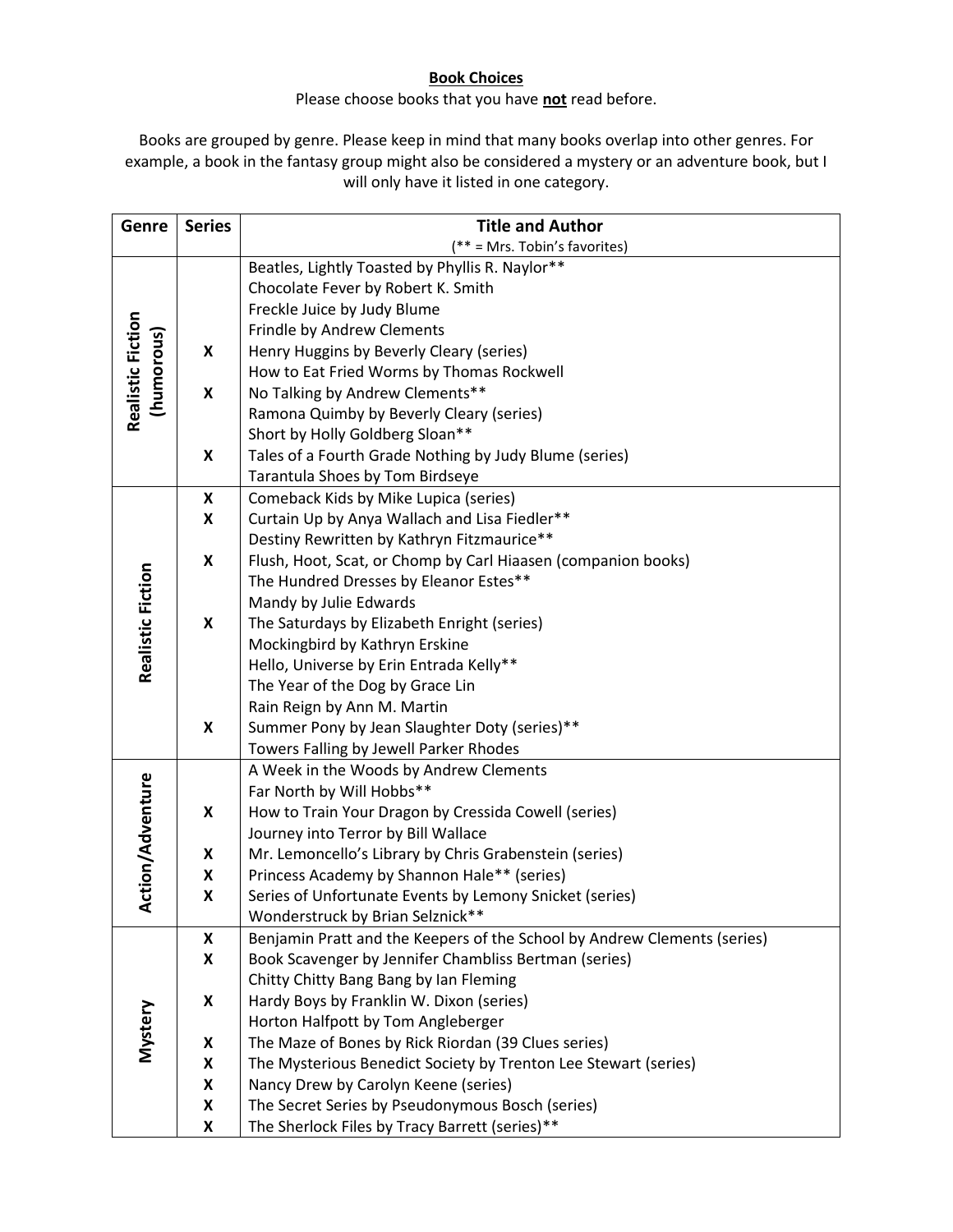| Genre                         | <b>Series</b> | <b>Title and Author</b>                                                                                                          |  |  |  |  |  |
|-------------------------------|---------------|----------------------------------------------------------------------------------------------------------------------------------|--|--|--|--|--|
|                               |               | (** = Mrs. Tobin's favorites)                                                                                                    |  |  |  |  |  |
|                               | X             | The Black Stallion by Walter Farley (series)                                                                                     |  |  |  |  |  |
|                               |               | Crenshaw by Katherine Applegate                                                                                                  |  |  |  |  |  |
|                               |               | A Dog Called Homeless by Sarah Lean                                                                                              |  |  |  |  |  |
| Animal (fantasy or adventure) |               | Gentle Ben by Walt Morey                                                                                                         |  |  |  |  |  |
|                               | X             | Hank the Cowdog by John R. Erickson (series)                                                                                     |  |  |  |  |  |
|                               |               | Kavik the Wolf Dog by Walt Morey**                                                                                               |  |  |  |  |  |
|                               |               | Misty of Chincoteague by Marguerite Henry                                                                                        |  |  |  |  |  |
|                               | X             | Nathaniel Fludd, Beastologist by R. L. LaFevers (series)**                                                                       |  |  |  |  |  |
|                               | X             | Poppy and Friends by Avi (series)                                                                                                |  |  |  |  |  |
|                               | X             | Redwall by Brian Jacques (series)                                                                                                |  |  |  |  |  |
|                               |               | Runaway Ralph by Beverly Cleary                                                                                                  |  |  |  |  |  |
|                               |               | Stuart Little by E.B. White                                                                                                      |  |  |  |  |  |
|                               | X             | The Cricket in Times Square/Chester by George Seldon (series)                                                                    |  |  |  |  |  |
|                               | X             | The Trumpet of the Swan by E.B. White                                                                                            |  |  |  |  |  |
|                               | X             | The Wild Robot by Peter Brown (series)                                                                                           |  |  |  |  |  |
|                               | X             | 11 Birthdays and companion books by Wendy Mass (series)                                                                          |  |  |  |  |  |
|                               |               | All the Answers by Kate Messner                                                                                                  |  |  |  |  |  |
|                               |               | The BFG by Roald Dahl                                                                                                            |  |  |  |  |  |
|                               | X             | Castle in the Attic by Elizabeth Winthrop (series)                                                                               |  |  |  |  |  |
|                               | X             | The Creature from My Closet by Obert Skye (series)**                                                                             |  |  |  |  |  |
|                               | X             | Fablehaven by Brandon Mull (series)                                                                                              |  |  |  |  |  |
|                               | X             | Floors by Patrick Carmen (series)                                                                                                |  |  |  |  |  |
|                               | X             | Half Magic by Edward Eager (series)                                                                                              |  |  |  |  |  |
|                               | X             | Harry Potter by J.K. Rowling (series)                                                                                            |  |  |  |  |  |
|                               | X             | Indian in the Cupboard by Lynne Reid Banks (series)**                                                                            |  |  |  |  |  |
| Fantasy                       | X             | The Land of Stories by Chris Colfer (series)                                                                                     |  |  |  |  |  |
|                               | X             | The Magic Half by Annie Barrows (series)**                                                                                       |  |  |  |  |  |
|                               | X             | The Magic Keepers by Erica Kirov (series)                                                                                        |  |  |  |  |  |
|                               | X             | The Magic Thief by Sarah Prineas (series)**                                                                                      |  |  |  |  |  |
|                               | X             | Peter and the Starcatchers by Dave Barry and Ridley Pearson (series)                                                             |  |  |  |  |  |
|                               | X<br>X        | Rump: The True Story of Rumplestiltskin by Liesl Shurtliff (companion books)<br>Tail of Emily Windsnap by Liz Kessler (series)** |  |  |  |  |  |
|                               | X             | Upside-Down Magic by Sarah Mlynowski, Myracle, and Jenkins (series)                                                              |  |  |  |  |  |
|                               | X             | Whatever After by Sarah Mlynowski (series)**                                                                                     |  |  |  |  |  |
|                               | X             | The Wide-Awake Princess by E.D. Baker (series)**                                                                                 |  |  |  |  |  |
|                               | X             | The Wizard of Oz by L. Frank Baum (series)                                                                                       |  |  |  |  |  |
|                               | X             | Tuesdays at the Castle by Jessica George (series)                                                                                |  |  |  |  |  |
|                               | X             | All of a Kind Family by Sydney Taylor (series)**                                                                                 |  |  |  |  |  |
|                               | X             | American Girl by various authors (series)                                                                                        |  |  |  |  |  |
|                               |               | Caddie Woodlawn by Carol Ryrie Brink                                                                                             |  |  |  |  |  |
|                               |               | Walking with Miss Millie by Tamara Bundy                                                                                         |  |  |  |  |  |
|                               | X             | Dear America by various authors (series)                                                                                         |  |  |  |  |  |
| <b>Historical Fiction</b>     |               | The Invention of Hugo Cabret by Brian Selznick                                                                                   |  |  |  |  |  |
|                               | X             | Little House on the Prairie by Laura Ingalls Wilder (series)**                                                                   |  |  |  |  |  |
|                               |               | Morning Girl by Michael Dorris                                                                                                   |  |  |  |  |  |
|                               |               | The Railway Children by Edith Nesbit                                                                                             |  |  |  |  |  |
|                               | X             | Sarah, Plain and Tall by Patricia Maclachlan (series)                                                                            |  |  |  |  |  |
|                               |               | The Wheel on the School by Meindert De Jong**                                                                                    |  |  |  |  |  |
|                               |               | The Whipping Boy by Sid Fleischman                                                                                               |  |  |  |  |  |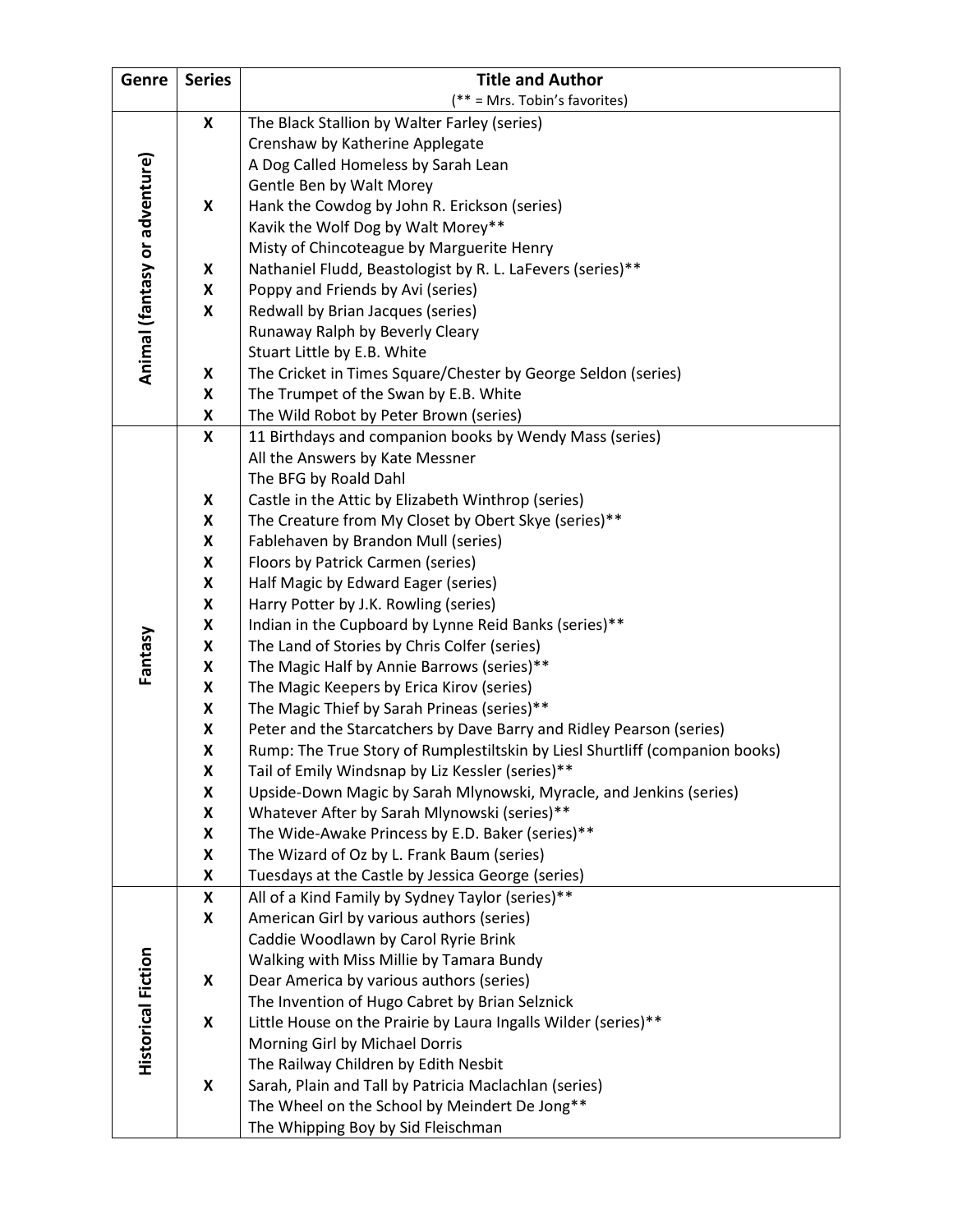| Genre                                     | <b>Series</b> | <b>Title and Author</b>                                                                   |  |  |  |  |  |
|-------------------------------------------|---------------|-------------------------------------------------------------------------------------------|--|--|--|--|--|
|                                           |               | $(** = Mrs. Tobin's favorites)$                                                           |  |  |  |  |  |
|                                           | X             | The City of Ember by Jeanne DuPrau                                                        |  |  |  |  |  |
|                                           | X             | Gregor the Overlander by Suzanne Collins                                                  |  |  |  |  |  |
| Science<br>Fiction                        |               |                                                                                           |  |  |  |  |  |
|                                           |               | El Deafo by Cece Bell                                                                     |  |  |  |  |  |
|                                           |               | Smile by Raina Telgemeier (and others by this author)                                     |  |  |  |  |  |
| Graphic<br>Novels                         | X             | Treasure Hunters by James Patterson (series)                                              |  |  |  |  |  |
|                                           |               |                                                                                           |  |  |  |  |  |
|                                           |               | A Girl from Yamhill by Beverly Cleary                                                     |  |  |  |  |  |
|                                           | X             | Amelia Lost: The Life and Disappearance of Amelia Earhart by Candace Fleming              |  |  |  |  |  |
|                                           |               | Biographies by various authors (series by Sterling Children's Books)<br>Boy by Roald Dahl |  |  |  |  |  |
|                                           |               | Chocolate by Hershey: A Story About Milton S. Hershey by Betty Burford                    |  |  |  |  |  |
| Autobiographies<br><b>Biographies and</b> |               | The Day-Glo Brothers by Chris Barton                                                      |  |  |  |  |  |
|                                           |               | Escape! The Story of the Great Houdini by Sid Fleischman                                  |  |  |  |  |  |
|                                           |               | Everyone Wears His Name: A Biography of Levi Strauss by Sondra Henry                      |  |  |  |  |  |
|                                           |               | Model T: How Henry Ford Built a Legend by David Weitzman                                  |  |  |  |  |  |
|                                           | X             | Who Was by various authors (series by Grosset & Dunlap)                                   |  |  |  |  |  |
|                                           |               |                                                                                           |  |  |  |  |  |
|                                           | X             | If You Lived at the Time of the American Revolution by Kay Moore (series)                 |  |  |  |  |  |
| Fiction<br>Non-                           | X             | Shipwreck at the Bottom of the World by Jennifer Armstrong**                              |  |  |  |  |  |
|                                           |               | True Stories by various authors (series by Usborne)                                       |  |  |  |  |  |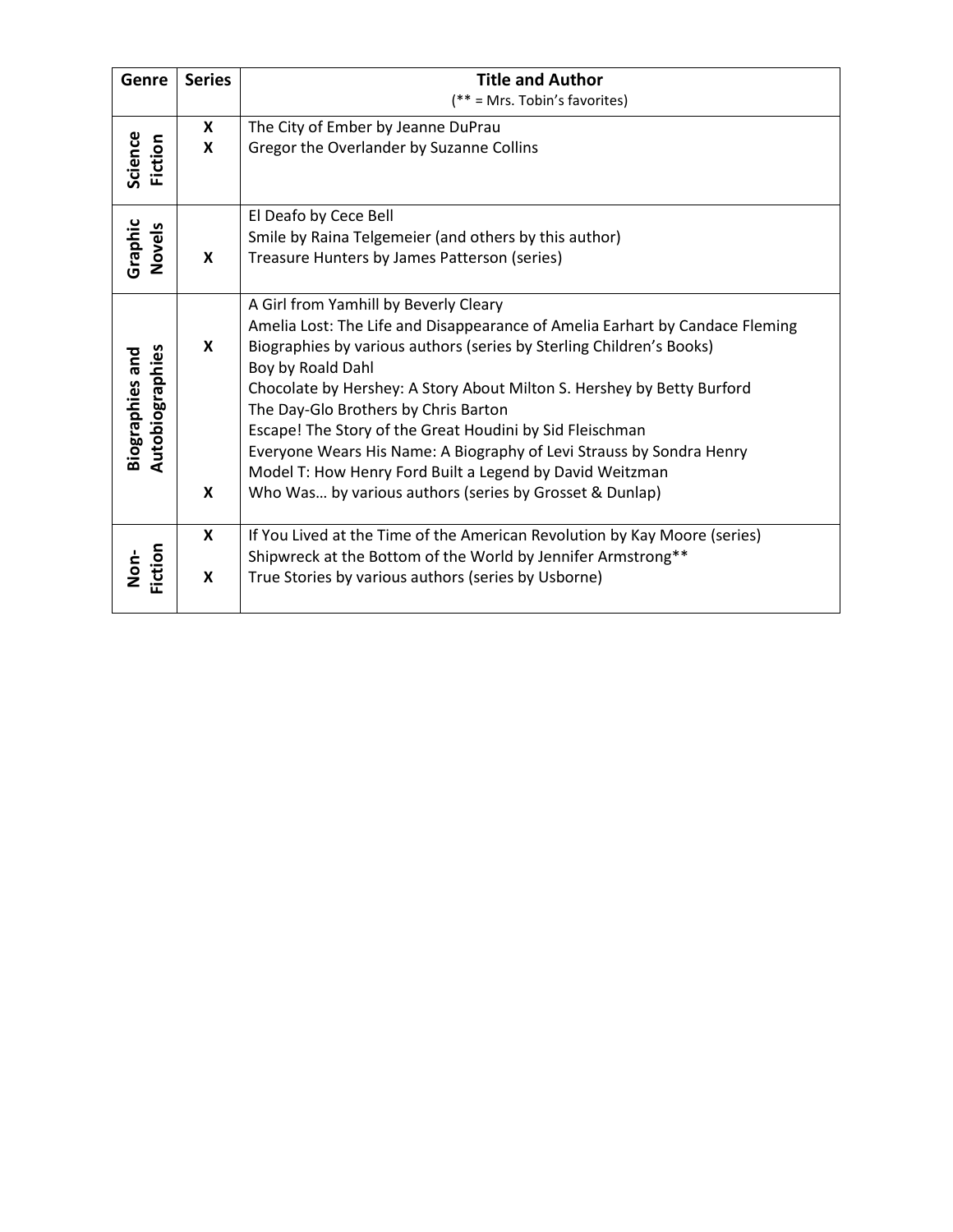Name \_\_\_\_\_\_\_\_\_\_\_\_\_\_\_\_\_\_\_\_\_\_\_\_\_\_\_\_\_\_\_

# Summer Book Log

| <b>Book Title</b> | Author | Page Count |
|-------------------|--------|------------|
| 1.                |        |            |
| 2.                |        |            |
| 3.                |        |            |
| 4.                |        |            |
| 5.                |        |            |
| 6.                |        |            |
| 7.                |        |            |
| 8.                |        |            |
| 9.                |        |            |
| 10.               |        |            |

Parent Signature\_\_\_\_\_\_\_\_\_\_\_\_\_\_\_\_\_\_\_\_\_\_\_\_\_\_\_\_\_\_\_\_\_\_\_\_\_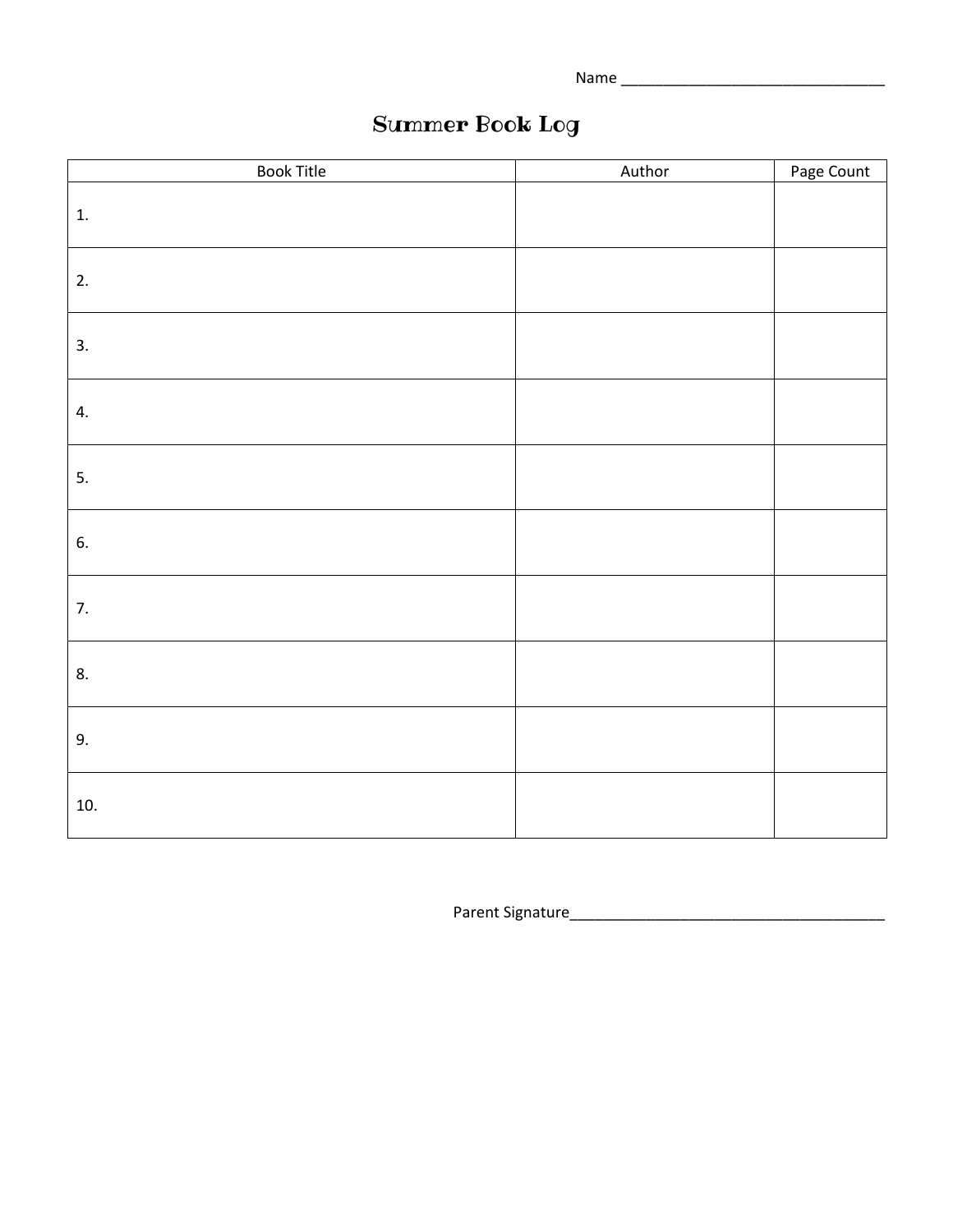## A Crazy Arm Story

DIRECTIONS: Aven tells lots of different stories about how she lost her arms. Make up your own version of a way that Aven lost her arms. Re-read some of Aven's stories from the book for inspiration. Neat handwriting, 5+ complete sentences.